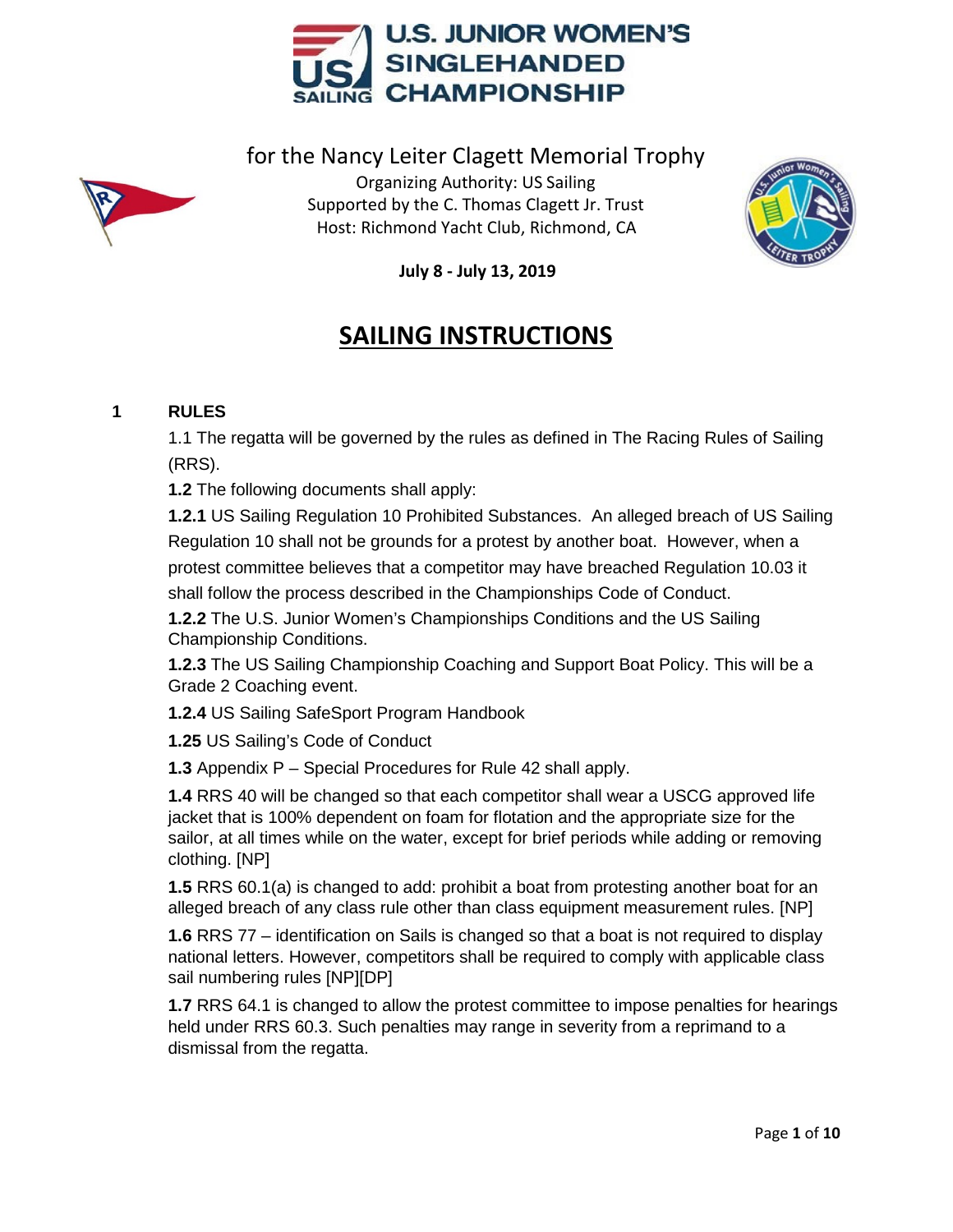

# **2 RECALL NUMBERS [DP] [NP]**

Two digit recall numbers will be issued at registration and shall be displayed as per the instructions provided at registration. It is the responsibility of each competitor to properly display the issued number during the regatta.

## **3 NOTICES TO COMPETITORS**

**3.1** Notices to competitors will be posted on the official notice board, which is located on the north wall of the Regatta Room at the east end of the first floor of Richmond Yacht Club (RYC). Notices will also be posted on US Sailing website:

[https://www.ussailing.org/competition/championships/2019-u-s-junior-womens](https://www.ussailing.org/competition/championships/2019-u-s-junior-womens-%20%20%20singlehanded-championship/)[singlehanded-championship/](https://www.ussailing.org/competition/championships/2019-u-s-junior-womens-%20%20%20singlehanded-championship/)

**3.2** All questions to the race committee, protest committee, or organizing authority must be made in writing and will be posted and answered on the official notice board.

## **4 CHANGES TO SAILING INSTRUCTIONS**

**4.1** Changes to the SIs will be posted no later than 30 minutes after the close of the morning competitors' meeting on the day it takes effect, except that any change to the schedule of races will be posted no later than 1900 the day before a change will take effect.

**4.2** Oral changes to the SIs may be given on the water. The race committee signal vessel shall display code flag "L" and competitors shall approach the signal boat and receive the oral change while code flag "L"is displayed in accordance with RRS 90.2(c).

# **5 SIGNALS MADE ASHORE**

**5.1** Signals made ashore will be displayed from the RYC flagpole on upper deck of clubhouse.5.2 Code flag "L", when displayed ashore signifies that a change in the SIs or other notice to competitors has been posted on the official notice board.

**5.2** When flag "AP" is displayed ashore, the warning signal for the next race will be made not less than 60 minutes after AP is lowered. This changes RRS Race Signals.

# **6 SAFETY [DP] [NP]**

6.1 A boat retiring from a race shall notify any race committee vessel before leaving the course, or, when that is impossible, Race Headquarters immediately after arrival ashore.

**6.2** Boats may use their mainsheets for towing, but due to potential sea-state, RYC strongly suggests competitors carry a 30 foot tow line.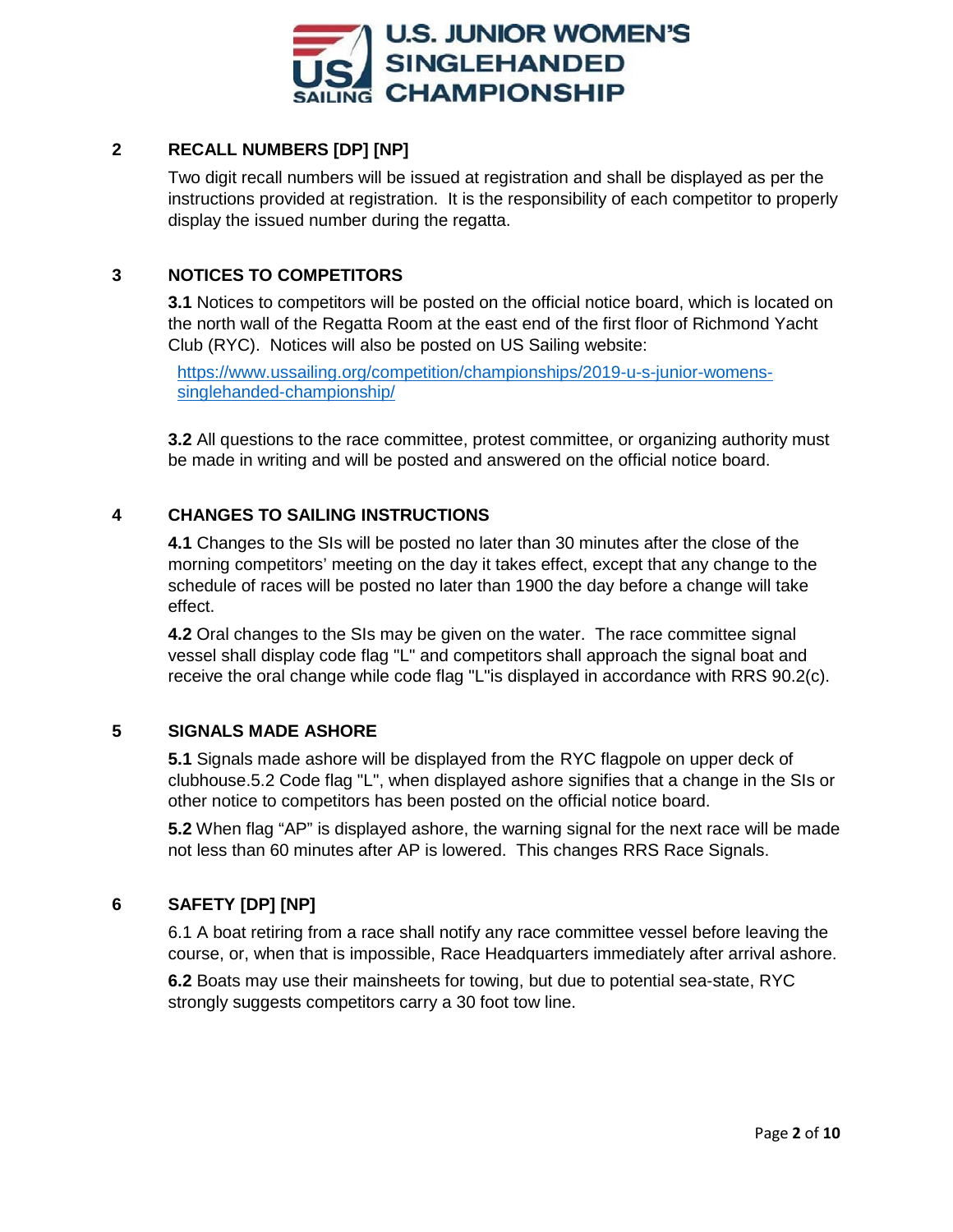

## **7 SCHEDULE**

## **Monday, July 8**

1400 – 1800 On-Site Check-In for competitors

1700 Dinner

### **Tuesday, July 9**

0800 - 0900 Breakfast

0900 – 1600 Clinic

1700 Dinner

#### **Wednesday, July 10**

0800 - 0900 Breakfast

0900 – 1600 Clinic

1700 Dinner

#### **Thursday, July 11**

0800 - 0900 Breakfast

1100 Warning signal for first race of the day; subsequent races to follow

1700 Dinner

#### **Friday, July 12**

0800 - 0900 Breakfast

1100 Warning signal for first race of the day; subsequent races to follow 1700 Dinner

## **Saturday, July 13**

0800 - 0900 Breakfast

1100 Warning signal for first race of the day; subsequent races to follow 1600 No Warning Signal after 1600

#### **Awards Ceremony and Dinner following racing**

10 races are scheduled. The race committee may run fewer races at its discretion.

### **8 VENUE**

The regatta will be sailed in the Berkeley Circle area of the SF Bay. Alternate venues (based on wind/sea conditions) include the area ESE of Southampton Shoal or in an area north of RYC known as Keller's Cove.

## **9 CLASS FLAGS**

The class flag for the Laser radial will be a yellow flag with the Leiter "Ladder" logo. The class flag for the Laser 4.7 will be a Red flag with a White Laser logo.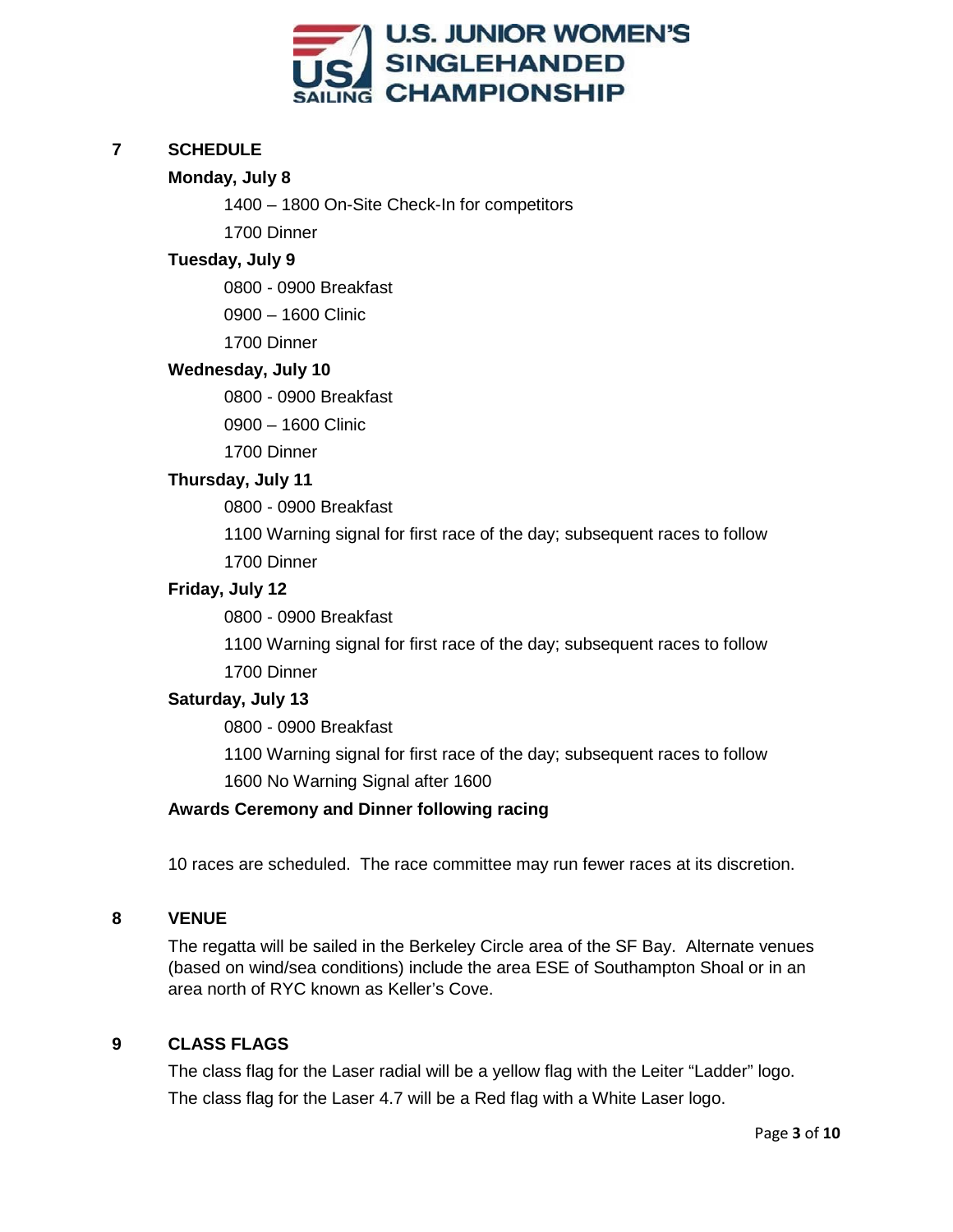

## **10 THE COURSES**

**10.1** The diagrams in Attachment B show the courses, including the order in which marks are to be passed. All rounding marks shall be left to port, except Marks 2S/2P which are gates.

**10.2** The race committee signal boat shall post the course to be sailed via numerical pennants.

**10.3** If one of the gate marks is missing, the mark in position will be rounded to port.

## **11 MARKS**

**11.1** Original marks 1, S & F will be orange inflatable tetrahedrons.

**11.2** Offset mark 1a will be an orange ball buoy or other mark or floating shape.

**11.3** Marks 2S & 2P will be yellow inflatable tetrahedrons.

**11.4** New marks, as provided in instruction 13.1, will be yellow inflatable tetrahedrons.

## **12 THE START**

**12.1** Races will be started using RRS 26.

**12.2** All sound signals will be horns.

**12.3** The starting line will be between a staff displaying an orange flag on the signal vessel and course side of an orange tetrahedron on port side of signal vessel.

**12.4** To alert boats that a race will begin soon, the orange line flag on the signal boat will be displayed with multiple sounds, at least four (4) minutes before the warning signal is displayed.

**12.5** In the event a boat(s) breaks RRS 30.4, the race committee will display her recall number. This changes RRS 30.4.

**12.6** In addition, the race committee will attempt to post a boat's recall number in the event they are scored as OCS or UFD. The race committee will also attempt to hail OCS boats. This is a courtesy only and failure of the race committee to make this posting or failure for competitor to hear a hail shall not be grounds for redress.

**12.7** A boat starting later than four (4) minutes after her starting signal will be scored DNS. This changes RRS 35 and A5.

# **13 COURSE CHANGES**

**13.1** To change the next leg of the course, the race committee will (a) lay a new mark, (b) move the finishing line, or (c) move the leeward gate (original marks). When the windward Mark is changed, there will not be an Offset Mark. When a new mark is laid, the original mark will be removed as soon as possible. When in a subsequent change a new mark is replaced, it will be replaced by an original mark.

**13.2** The race committee may make minor adjustments in the course without signaling a change of course. This changes RRS 33.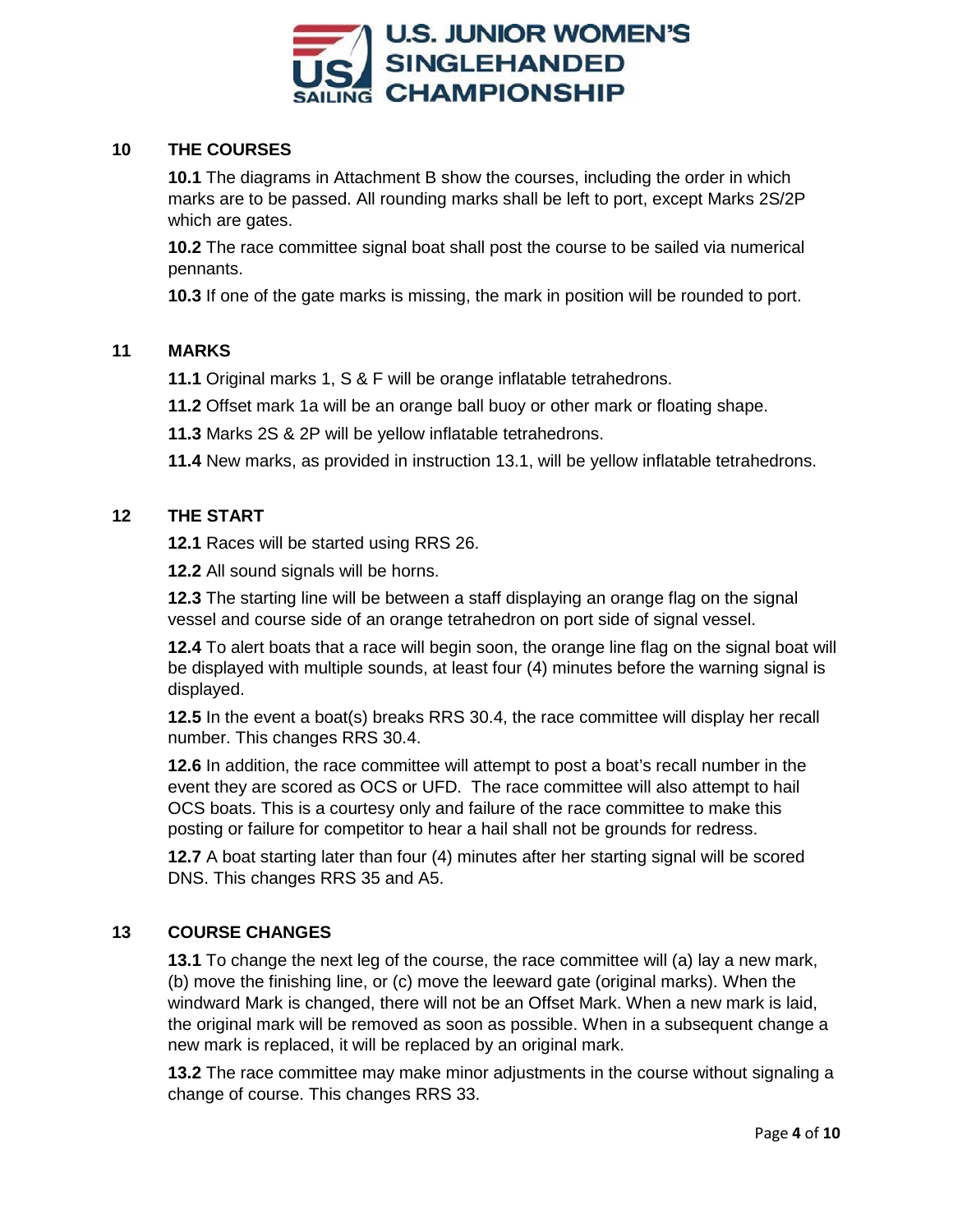

## **14 THE FINISH**

**14.1** The finishing line will be between a staff displaying a blue flag on the signal boat and orange tetrahedron on starboard side of RC boat as shown in Attachment B.

## **15 TIME LIMITS**

70 minutes to complete race

20 minutes to first mark

15 minutes after first boat

**15.1** If no boat has passed Mark 1 within the Mark 1 Time Limit, the race shall be abandoned.

**15.2** Boats still racing and failing to finish within 15 minutes after the first boat in their class sails the course and finishes will be scored TLE and will be scored 1 more point than the last finisher in that race. This changes RRS 35, A4.2, A5 and A11.

## **16 PENALTY SYSTEM**

**16.1** Appendix P will apply as changed by instruction 16.2

**16.2** Rule P2. 2 and P2.3 will not apply and rule P2.1 is changed so it will apply to any penalty after the first one.

## **17 PROTESTS AND REQUESTS FOR REDRESS**

**17.1** Protest forms will be available at the protest desk at Race Headquarters, next to the the official notice board, which is located on the north wall of the Regatta Room at the east end of the first floor of Richmond Yacht Club (RYC)

**17.2** The protest time limit is thirty (30) minutes after the race committee finish boat docks.

**17.3** The protest hearing schedule and the location of the hearings will be posted on the official notice board no later than thirty (30) minutes after the protest time limit.

**17.4** Notice of actions taken by the race committee (shown in the posted results) or protest committee and a list of boats penalized under Appendix P will be posted on the official notice board.

**17.5** On the last day of the regatta, a request for redress of a protest committee decision or scoring error shall be delivered within the protest time limit or within 30 minutes of the decision or results being posted, whichever is later. This changes RRS 62.2.

## **18 SCORING**

**18.1** The Low Point System of Appendix A will apply with the following changes:

(a) When fewer than five (5) races have been completed, a boat's series score will be the total of her race scores.

(b) When five (5) or more races have been completed, a boat's series score will be the total of her race scores excluding her worst score.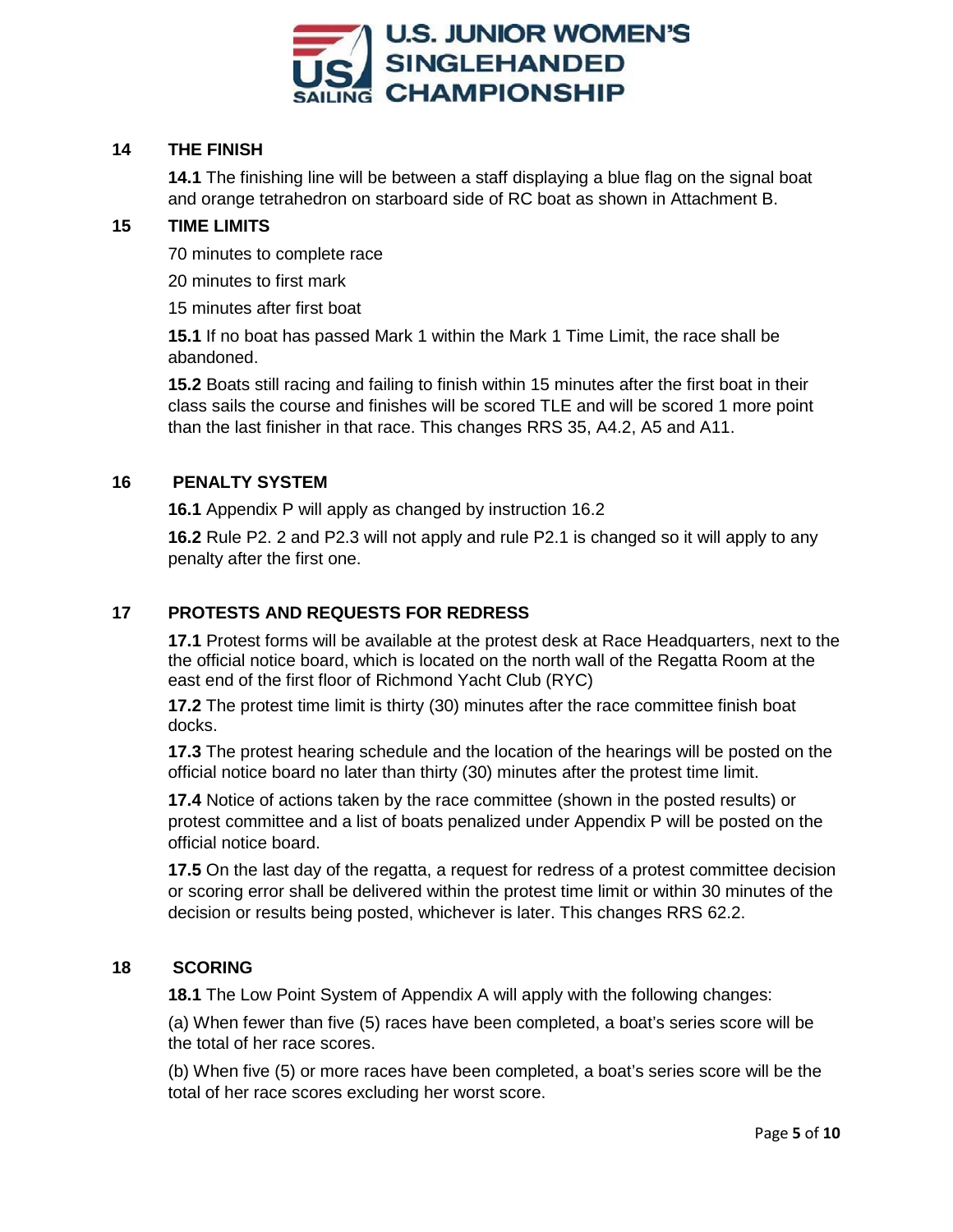

**18.2** Three (3) races are required to be completed to constitute a series.

# **19 REPLACEMENT OF EQUIPMENT (DP)**

Substitution or repair or replacement of hulls, sails, or equipment will not be allowed without prior written approval of the organizing authority. The OA will be the US Sailing National officer on site. See US Sailing Championship Conditions.

# **20 COACH, SPECTATOR AND SUPPPORT VESSELS (DP) (NP)**

**20.1** This is a Grade 2 Event as defined in the Championship Coaching and Support Boat Policy.

**20. 2** Instructors, personal coaches and other support personnel and family members shall not go afloat in the defined racing area at any time during the clinic or racing days, except in spectator boats as defined in 20.5.

**20.3** Outside contact with competitors is prohibited on clinic and racing days commencing with the competitor's arrival at the host club and shall continue until dismissed by the National Coach each day.

**20.4** Outside contact is defined as a parent, family member, spectator, or coach. Competitors shall not receive advice, instruction, or any type of outside assistance (other than that provided by US Sailing) including electronic communication devices while at the sailing venue during the clinic and racing days. It is the intent of this rule to prohibit contact between competitors and any person, who, in the opinion of the Protest Committee, is a coach, instructor or advisor.

**20.5** The coaches hired by US Sailing will offer individual on-the-water instruction and group commentary/advice on land following each racing day. This coaching will be given to all competitors on as much an equal basis as possible.

**20.6** Parents and spectators are invited to spectate on Saturday, the last day of racing. A spectator boat may be available via sign-up at the venue.

# **21 DISPOSAL OF TRASH (DP)**

Boats shall not purposefully discharge trash into the water.

# **22 DISCIPLINE (DP) (NP)**

**22.1** Competitors are considered to be attending the championship from the moment that they arrive at the venue until they leave the venue for home or the airport.

**22.2** Per US Sailing Regulations 10.03 B, no contestant shall use, either on or off the water, marijuana or any other substance if possession is illegal under state or federal law; or any alcoholic beverages. This regulation shall be in effect from date and time of arrival through date and time of departure from the locale and including transport to and from the locale. An alleged breach of one of these regulations shall not be grounds for a protest. However, when the protest committee believes that a competitor may have breached one of these regulations, it shall follow the process described in the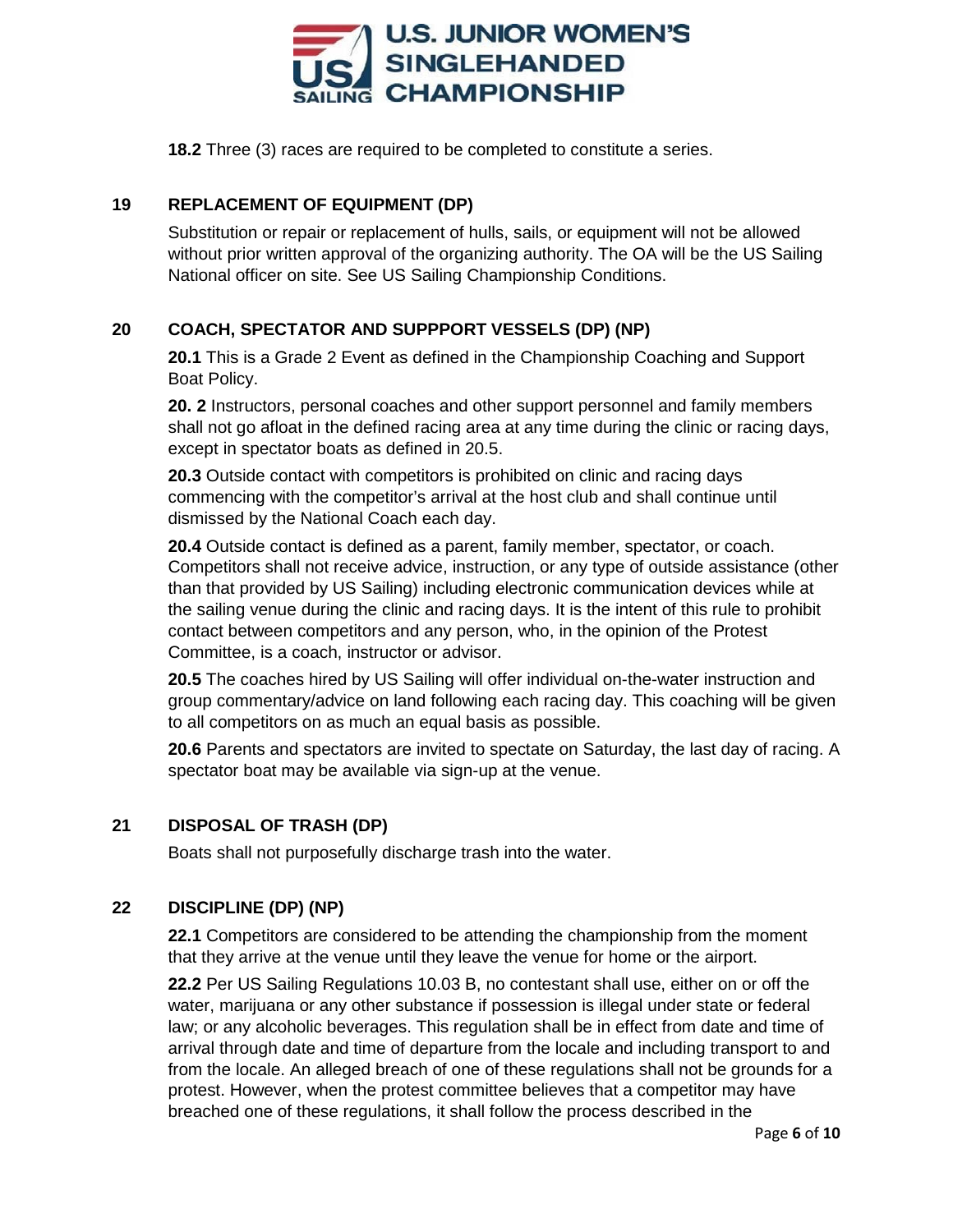

Championships Code of Conduct. If a competitor found to have breached one of the elements within the Code of Conduct, they shall be excluded from the remaining races of the series and, where practicable, removed from the regatta venue and sent home. The competitor's boat shall be disqualified from all races of the series.

**22.3** All competitors are expected to maintain the highest level of conduct throughout the entire event. RRS 60.3 is modified to permit the protest committee to protest a boat when, from its own observations or a report received from any source, it believes that a competitor may have committed a breach of good manners, or sportsmanship, or may have brought the sport or the event into disrepute. RRS 64.1 is changed to allow penalties for breaking this provision to range from a reprimand to a dismissal from the regatta. For a hearing under this provision, the protest committee shall call the U.S. Junior Women's Championship Committee Chair her designee and the Regatta Chairperson as witnesses

#### **23 PRIZES**

**23.1** US Sailing Championship medals will be awarded to competitors who finish first through fifth in each fleet.

**23.2** Keeper trophies will be awarded to competitors finishing in the top three (3) places in the Laser Radial fleet.

**23.3** The Nancy Leiter Clagett Memorial Trophy is the perpetual trophy presented to the winner of the Radial fleet which remains on permanent display at US Sailing. **23.4** The C. Thomas Clagett Jr. Sportsmanship Prize will be awarded to a competitor based on the results of the competitors' ballots.

## **24 RISK, DISCLAIMER OF LIABILITY & PERSONAL CONDUCT**

**24.1** Competitors participate in the regatta at their own risk. See RRS 4 (Decision to Race). The organizing authority will not accept any liability for material damage or personal injury or death sustained in conjunction with or prior to, during, or after the regatta.

**24.2** The competitor will accept full responsibility for all his/her actions during any activity related to the event. This includes on-shore activities before, during, and after the regatta.

**24.3** All competitors are expected to maintain the highest levels of conduct throughout the entire event. Enforcement of discipline and conduct shall be conducted as per RRS 69.1, the Championships Code of Conduct and/or the policies and procedures of US Sailing (Regulation 15.01).

## **25 INTERFERENCE WITH COMMERCIAL VESSELS**

**25.1** Boats shall not impede the passage of commercial vessels and shall comply with USCG Navigation Rules. If a commercial vessel has sounded five blasts, and the vessel or the Coast Guard identifies the boat by sail number, the Race Committee shall protest the boat, in which case the Protest Committee shall assume that the identified boat has impeded passage or violated USCG Navigation Rules, and the identified boat shall have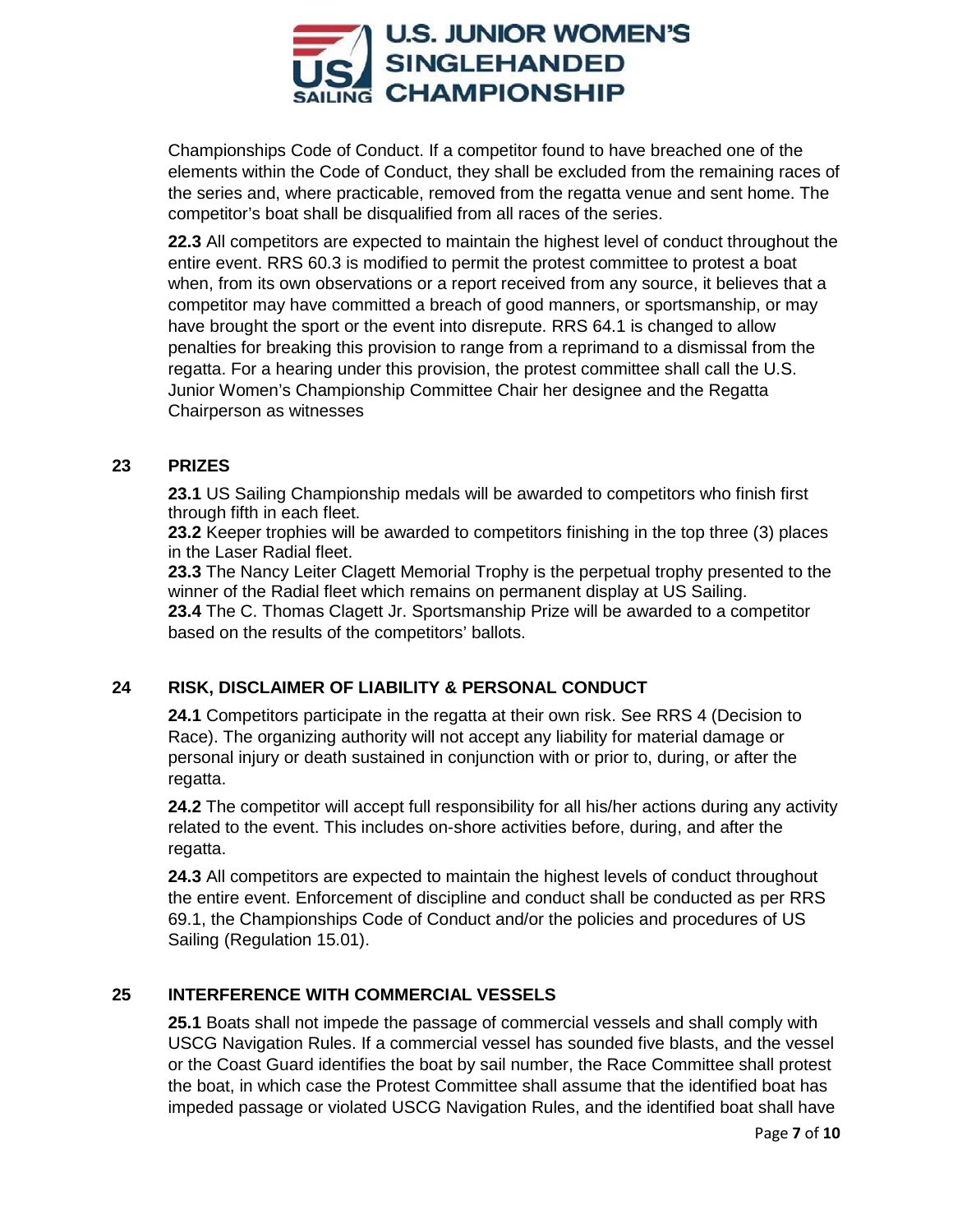

the burden of proving otherwise. In the case of a complaint by a Vessel Traffic or the Coast Guard, the protest time limit shall be extended up to two days after the conclusion of the regatta. This changes RRS 61.3. Compliance with RRS 60.2(a) shall not be required.

**25.2** *A Race Committee boat may signal a boat to alter course to avoid impeding the passage of commercial vessels by making a sound signal (horn or whistle) and pointing Code Flag "V" at the boat. The signaled boat shall comply with the signal unless compliance would create an unsafe condition.* If a boat fails to comply with such a signal, the Race Committee shall protest the boat, in which case the Protest Committee shall assume that the course alteration would not have created an unsafe condition, and the protested boat shall have the burden of proving otherwise.

## **26 FURTHER INFORMATION**

**26.1** For further information please contact:

US Junior Women's Championships Committee Chair: Yolanda Cortes Mares, ymares@earthlink.net

US Sailing: [championships@ussailing.org](mailto:championships@ussailing.org)

Event Chair: Kers Clausen [kcyc@aol.com](mailto:kcyc@aol.com)

Principal Race Officer: Jeff Zarwell [jzarwell@regattapro.com](mailto:jzarwell@regattapro.com)

Host Club: Richmond Yacht Club, 351 Brickyard Cove Rd, Richmond, CA 94801

**26.2** All official applications, notices, forms, lists and results will be posted at the Event Website: [https://www.ussailing.org/competition/championships/2019-u-s-junior-womens](https://www.ussailing.org/competition/championships/2019-u-s-junior-womens-singlehanded-championship)[singlehanded-championship](https://www.ussailing.org/competition/championships/2019-u-s-junior-womens-singlehanded-championship)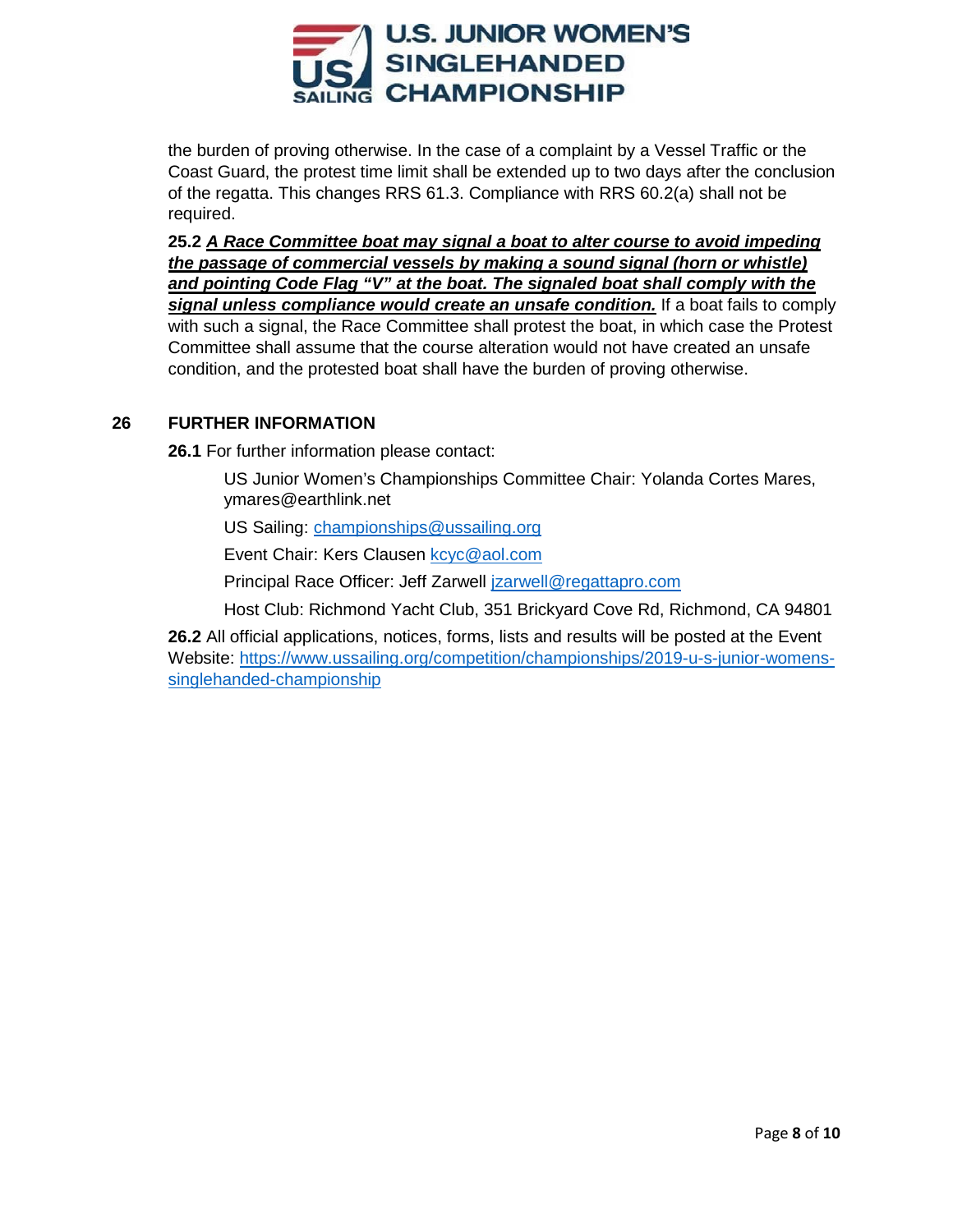

Attachment A Racing Venues